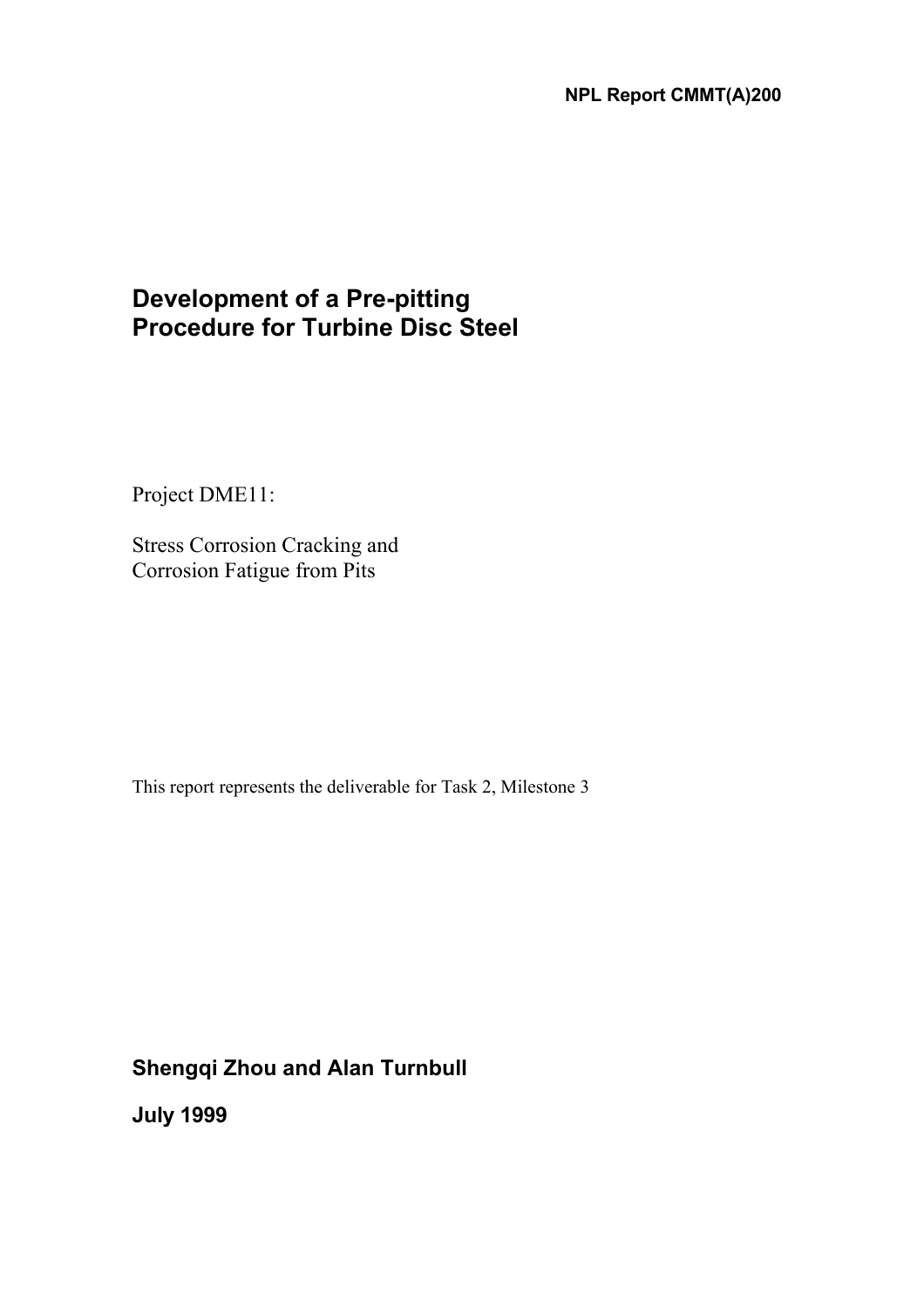© Crown copyright 1999 Reproduced by permission of the Controller of HMSO

ISSN 1361-4061

 National Physical Laboratory Teddington, Middlesex, UK, TW11 0LW

Extracts from this report may be reproduced provided the source is acknowledged and the extract is not taken out of context.

Approved on behalf of Managing Director, NPL, by Dr C Lea,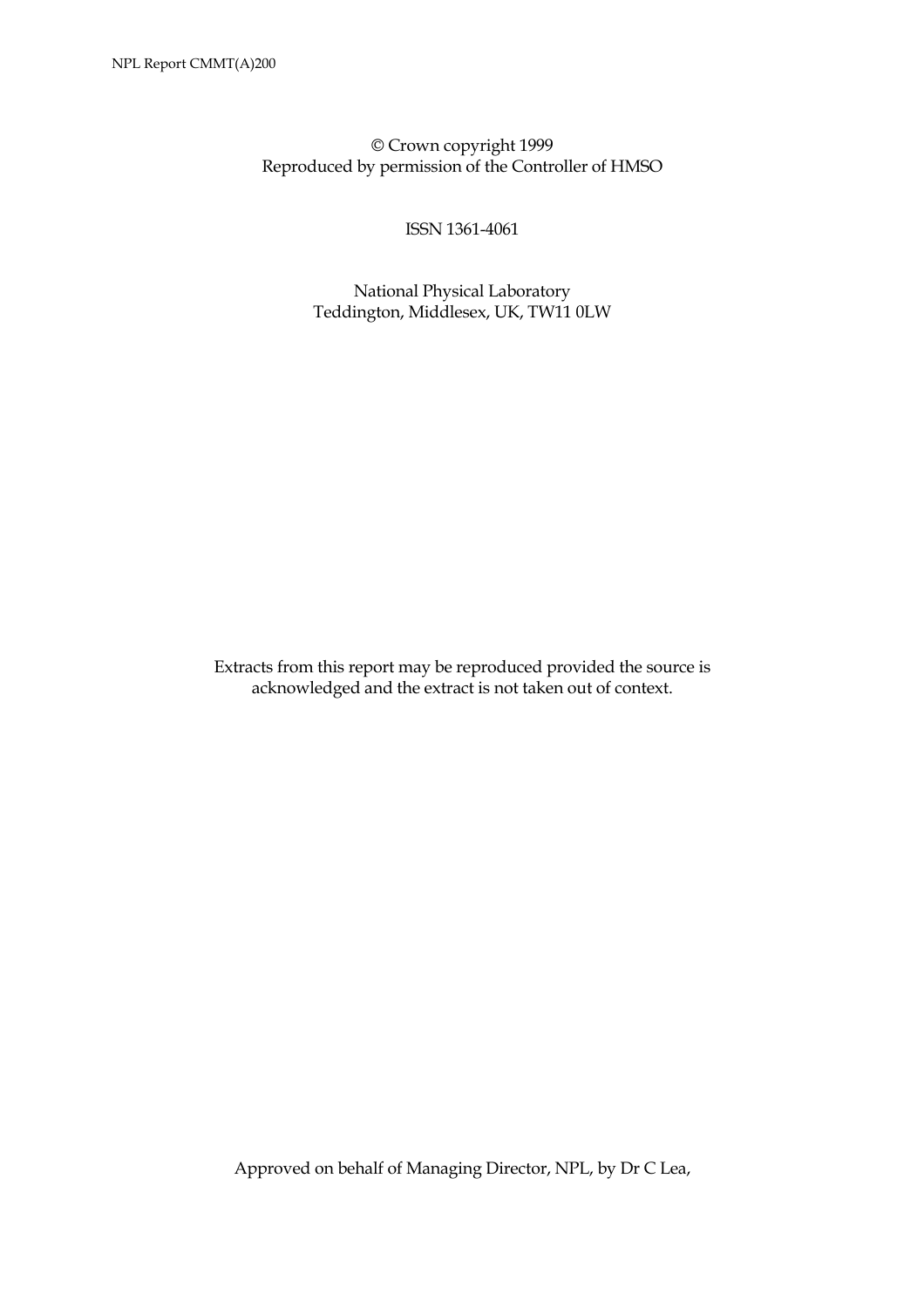Head, Centre for Materials Measurement and Technology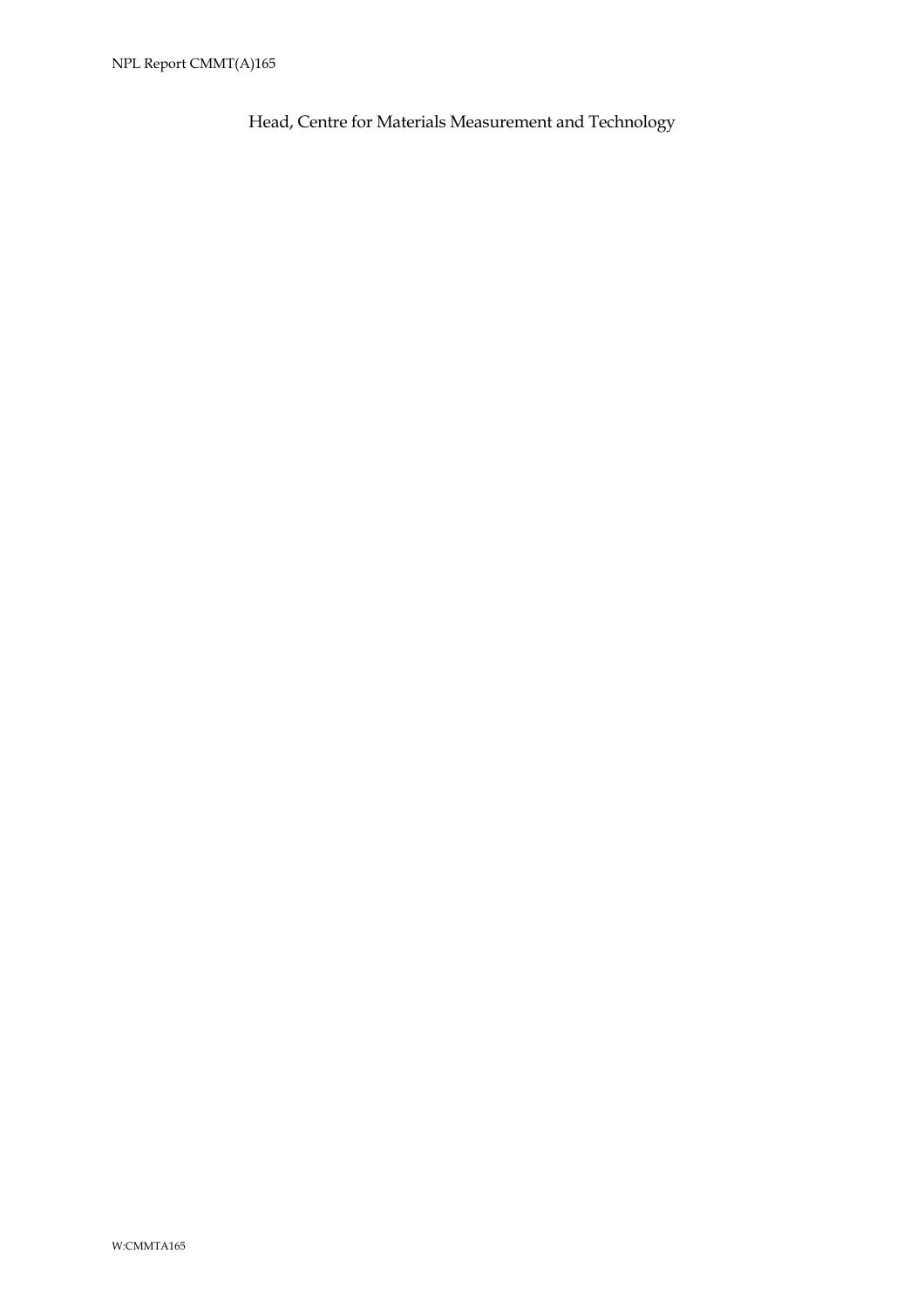## **Development of a Pre-pitting Procedure for Turbine Disc Steel**

S Zhou and A Turnbull Centre for Materials Measurement and Technology National Physical Laboratory Teddington Middlesex TW11 0LW

## **Executive Summary**

The development of a pre-pitting procedure for a steam turbine disc steel (3% NiCrMoV) was investigated using  $Na<sub>2</sub>B<sub>4</sub>O<sub>7</sub>/NaCl$  solutions (pH 9.2) of varying relative concentration and with varying applied current. The final procedure established for a typical cylindrical tensile specimen was as follows.

- A solution of  $0.02M$  Na<sub>2</sub>B<sub>4</sub>O<sub>7</sub> +0.01M NaCl is used.
- The specimens are dry ground and cleaned. For cylindrical specimens, the grinding marks are parallel to the length of the specimens.
- A test cell with an Avesta type seal adapted for cylindrical specimens is used to prevent crevice corrosion.
- After the specimen is immersed in the test solution for one hour, a constant anodic current of 10 µA is applied. This leads to initiation and development of a single pit. To minimise corrosion on the periphery of the pit, the solution is gently stirred but the stirring is applied only after the pit has just initiated.

For the test conditions, the variation of the pit depth with time could be expressed by:

 $a = bt^{\beta}$ 

where a is the maximum pit depth in μm, t is the time in seconds, and b and β are 5.96 and 0.31 respectively.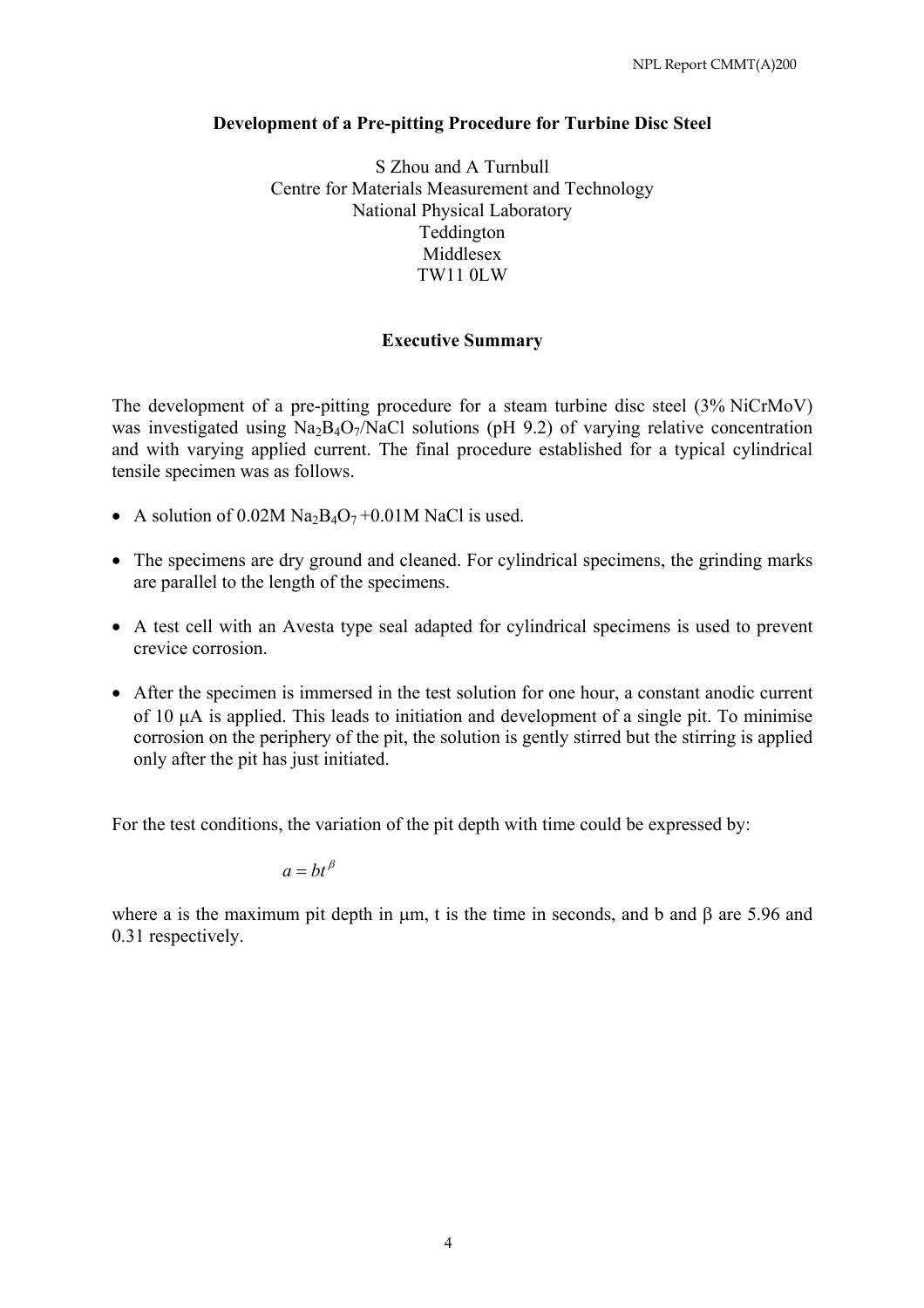## **Development of a Pre-pitting Procedure for Turbine Disc Steel**

Shengqi Zhou and Alan Turnbull Centre for Materials Measurement & Technology National Physical Laboratory Teddington, Middlesex, UK, TW11 0LW

## **ABSTRACT**

A pre-pitting procedure to generate a single pit of "controlled" depth on a steam turbine disc steel has been developed using di-sodium tetraborate/sodium chloride solution. The optimal conditions for controlled pit generation and growth were obtained by varying the ratio of tetraborate to chloride ions and applying an anodic current of 10 µA. The procedure can be used to produce a single pit on a cylindrical specimen, which can be subsequently used for stress corrosion cracking or corrosion fatigue tests. The growth rate and the shape of the pits have been investigated.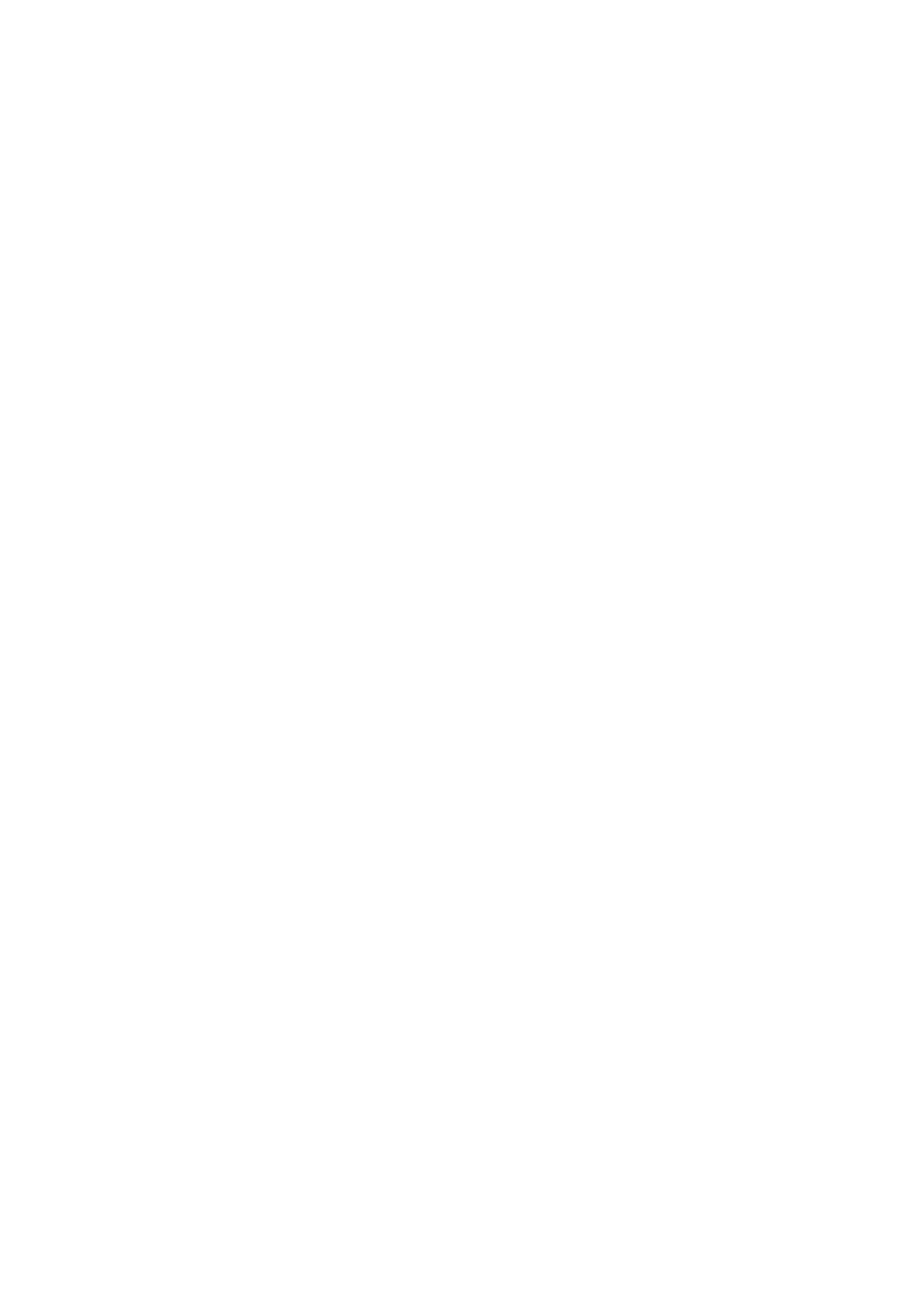#### **INTRODUCTION**

Stress corrosion cracking and corrosion fatigue have been dominant causes of failures of steam turbine blades and discs for decades. Pits can facilitate crack development by acting as stress risers, by creating a local solution chemistry conductive to cracking and by removal of passive films. Pit nucleation and development need not occur under 'normal' operating conditions but may be induced during an excursion, such as an outage, a transition in temperature or water chemistry. In a conventional stress corrosion test, the plain test specimen is simply exposed under the appropriate loading conditions and the crack growth rate is determined by measuring the crack depth on the specimen and dividing by the total test time to obtain an average value. The difficulty is that pit growth in service may proceed for years before a crack initiates. In the accelerated laboratory tests, pits may not grow to the critical size for cracking and thus the impact of pitting may be underestimated. Hence, tests to evaluate the evolution of cracks from pits need to be conducted on pre-pitted specimens. In addition, some crack monitoring techniques, such as DC and AC potential drop measurements, require the site of crack initiation to be known for probe attachment. For these reasons, there is a considerable virtue in producing a single or a dominant pit on the test specimen.

In previous work at NPL, $<sup>1</sup>$  a pre-pitting procedure was developed for generating pits</sup> with "controlled" depth and of low density on a 12 Cr blade steel. The objective of this study is to establish an electrochemically accelerated procedure for growing a single pit with "controlled" depth for a steam turbine disc steel (3% NiCrMoV).

## **EXPERIMENTAL**

The material tested was a 3% NiCrMoV steel with a low bainitic microstructure, cut from an ex-service turbine disc supplied by PowerGen. The composition of the steel is listed in Table 1.

| $\overline{C}$                                                                                                             | $\vert$ Si |  | $\vert$ Mn $\vert$ P $\vert$ S $\vert$ Cr $\vert$ Mo $\vert$ Ni $\vert$ V $\vert$ Cu $\vert$ |  |  | Fe |
|----------------------------------------------------------------------------------------------------------------------------|------------|--|----------------------------------------------------------------------------------------------|--|--|----|
| $\vert 0.30 \vert 0.28 \vert 0.45 \vert 0.01 \vert 0.01 \vert 0.69 \vert 0.27 \vert 2.89 \vert 0.09 \vert 0.21 \vert$ bal. |            |  |                                                                                              |  |  |    |
|                                                                                                                            |            |  |                                                                                              |  |  |    |

Table 1 Chemical composition of the 3% NiCrMoV disc steel (mass %)

Electrochemical and preliminary pitting tests were conducted initially on a disc electrode in order to establish the procedure prior to application to the cylindrical stress corrosion specimens. The working area of the disc electrode was  $0.9 \text{ cm}^2$ . The cylindrical specimens were manufactured with the longitudinal axis parallel to the radius of the turbine disc, according to ASTM  $E8<sup>2</sup>$ . The overall length was 125 mm, the shoulder diameter was16 mm, the gauge length 25.4 mm and the diameter 6.4 mm. The exposed area of the cylindrical specimen was approximately  $9.6 \text{ cm}^2$ . In the present study, all tests were conducted on the disc specimen, unless stated otherwise.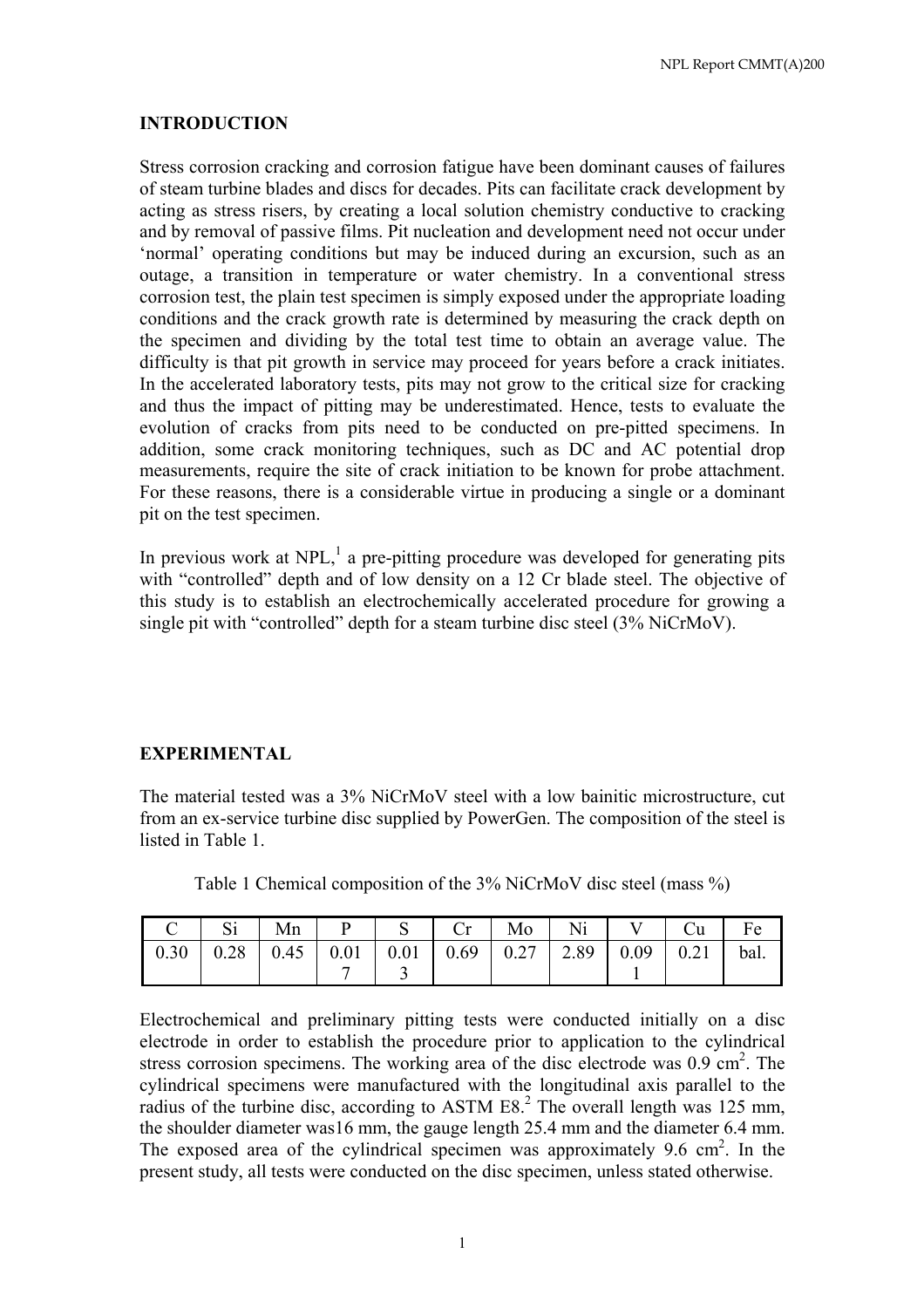For both disc and cylindrical specimens, the surface was dry ground to a 2400 SiC grit finish and rinsed in distilled water, ethanol and acetone in an ultrasonic bath before use. For the cylindrical specimens, the final grinding direction, and hence any grinding marks, were parallel to the length of the specimen.

The solutions used are listed in Table 2 and were prepared from AR grade  $Na_2BaO_7$ and NaCl and distilled water. The initial pH of all solutions was  $9.2 \pm 0.1$  and there was no change in the pH during the tests due to the buffering action of  $\text{Na}_2\text{B}_4\text{O}_7$ . The solution was open to air. The tests were conducted at ambient temperature  $(21 \pm 1 \degree C)$ .

| Solution                                                              | $r(B_4O_7^{2+}$ |
|-----------------------------------------------------------------------|-----------------|
| $0.05$ M Na <sub>2</sub> B <sub>4</sub> O <sub>7</sub> + 0.001 M NaCl | 50              |
| $0.05$ M Na <sub>2</sub> B <sub>4</sub> O <sub>7</sub> + 0.01 M NaCl  |                 |
| $0.01$ M Na <sub>2</sub> B <sub>4</sub> O <sub>7</sub> + 0.005 M NaCl |                 |
| $0.002$ M Na <sub>2</sub> B <sub>4</sub> O <sub>7</sub> + 0.01 M NaCl |                 |
| $0.01$ M Na <sub>2</sub> B <sub>4</sub> O <sub>7</sub> + 0.01 M NaCl  |                 |
| $0.01$ M Na <sub>2</sub> B <sub>4</sub> O <sub>7</sub> + 0.05 M NaCl  | 02              |

| Table 2 Solutions used and the concentration ratio of $B_4O_7^{2+}/Cl^-$ |  |  |
|--------------------------------------------------------------------------|--|--|
|--------------------------------------------------------------------------|--|--|

For disc specimens, crevice corrosion was prevented using a 0.25 L conventional Avesta cell.<sup>3</sup> For cylindrical specimens, a  $0.4$  L cell was made with an Avesta seal at both ends of the specimen. In both cells, the base solution with the same concentration of  $Na<sub>2</sub>B<sub>4</sub>O<sub>7</sub>$  as the test solution but without NaCl) was pumped at a rate of 2 ml/hour into the region of the seal to limit the build up of an aggressive environment. Solution with twice the concentration of NaCl of the test solution was added continuously to the bulk solution to compensate for the dilution of chloride, albeit small, due to the ingress of the base solution in the seal region.

The electrode potential was measured with respect to an external saturated calomel electrode (SCE) connected through a salt bridge filled with the test solution. A platinum wire was used as the counter electrode. To ensure that the pit formed on the surface of the *gauge* length of the cylindrical specimens the platinum counter electrode was located close to the centre of the specimen.

The depth and the surface width of the pit were measured using a travelling microscope (resolution 1  $\mu$ m). In the latter case, the maximum width in one direction was measured and the width vertical to this was measured also. The depth and the shape of the pit would be further examined on the fractured surface after stress corrosion testing.

The open circuit potential, polarisation curve and the time dependence of the potential under galvanostatic conditions were measured using a computer controlled potentiostat (ACM Gill 8). The polarisation curves were generated at a scan rate of 1 mV/s after the electrode had been immersed in the solution for 2 hours. The IR drop was not corrected but this should not cause any significant error since the polarisation current was small.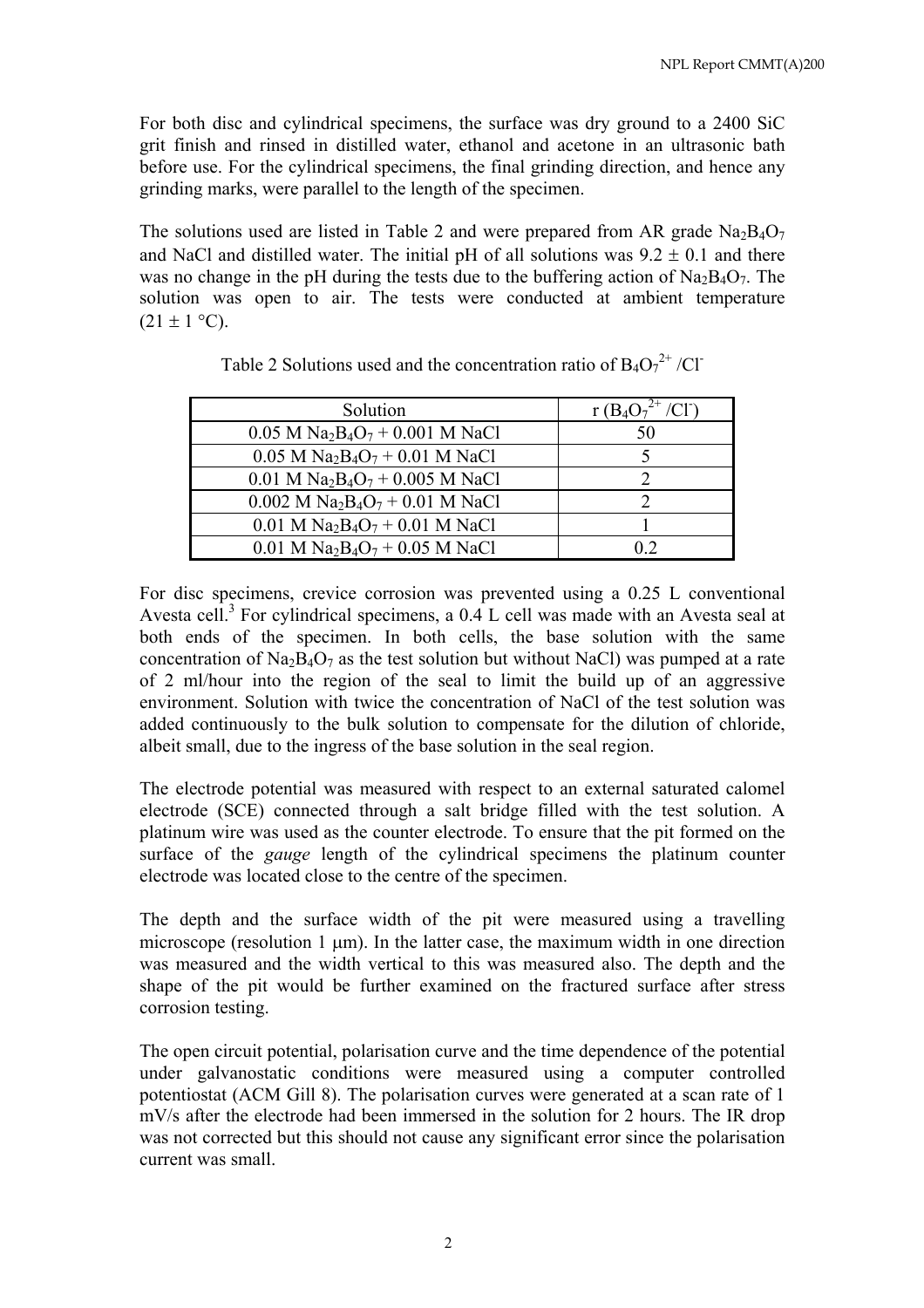After testing, specimens were cleaned with distilled water, ethanol and acetone in an ultrasonic bath. In pre-pitting of stress corrosion specimens, the chloride in the pit will be removed by applying cathodic polarisation prior to specimen removal and cleaning.

#### **RESULTS AND DISCUSSION**

#### Establishment of the environmental conditions

In order to produce a single pit on the specimen surface in a controlled manner, it is essential to establish an environment in which pitting does not occur at the open circuit potential. On the other hand, the pitting potential in the environment should not be too far from the open circuit potential and well below the oxygen evolution and transpassive potentials. The  $Na<sub>2</sub>B<sub>4</sub>O<sub>7</sub>$  solution was chosen as the basis for the test solution, as it is an alkaline buffer solution, facilitating passivation of the disc steel. NaCl was added to induce pitting corrosion. The initial task of the work was to optimise the concentration ratio of  $B_4O_7^2$ /Cl, r, to achieve the right balance of passivity and aggressivity in the environment.

Figs. 1 (a) and (b) show the effect of the concentration ratio of  $B_4O_7^2/CI$  on the open circuit potential as a function of time. It can be seen that in solutions with the concentration ratio of  $B_4O_7^2$ /Cl<sup>-</sup> greater than 2, the electrode is passive (Fig. 1 (a)). The open circuit potential increases with time due to the growth of the passive film. A stable value of the corrosion potential was not achieved in 60 hours. A long term test demonstrated that the open circuit potential took 10 days to reach a relatively stable value of -60 mV (SCE) in 0.05 M Na<sub>2</sub>B<sub>4</sub>O<sub>7</sub> + 0.001 M NaCl solution. It can also be seen that the open circuit potential decreases as the ratio of  $B_4O_7^2/CI$  decreases. In 0.01 M Na<sub>2</sub>B<sub>4</sub>O<sub>7</sub> + 0.01 M NaCl and 0.01 M Na<sub>2</sub>B<sub>4</sub>O<sub>7</sub> + 0.05 M NaCl solutions (r of 1) and 0.2 respectively), the passive film is not stable and breaks down under open circuit conditions (Fig. 1 b). The breakdown potential and the time to breakdown decrease as the ratio of  $B_4O_7^{2-}/Cl$  is decreased. Subsequent examination of the surface revealed that general corrosion had occurred in 0.01 M  $Na<sub>2</sub>B<sub>4</sub>O<sub>7</sub> + 0.05$  M NaCl and localised corrosion in 0.01 M Na<sub>2</sub>B<sub>4</sub>O<sub>7</sub> + 0.01 M NaCl.

The effect of the ratio of  $B_4O_7^2$ /Cl<sup>-</sup> on the polarisation behaviour of 3% NiCrMoV steel is shown in Figs. 2 (a), (b) and (c). In 0.05 M  $Na<sub>2</sub>B<sub>4</sub>O<sub>7</sub> + 0.01$  M NaCl solution  $(r = 5)$ , pitting did not occur at potentials below 400 mV (SCE) (Fig. 2 (a)). The anodic current increased with the applied potential, associated with increased metal dissolution and growth of the passive film. The maximum current density in the potential range studied was less than 10  $\mu A/cm^2$  and the anodic current was smaller in the reverse scan than in the forward scan, indicating that no pitting had occurred on the electrode surface. After testing, the surface of the specimen was bright and no pitting was found. Similar behaviour was observed in 0.05 M  $Na_2B_4O_7 + 0.01$  M NaCl solution ( $r = 5$ ). On the other hand, the polarisation curve (Fig. 2 (b)) in 0.01 M  $Na<sub>2</sub>B<sub>4</sub>O<sub>7</sub> + 0.05$  M NaCl solution (r = 0.2) showed that the passive film broke down at a relatively negative potential (-177 mV (SCE)) resulting in a large anodic current. Visual examination of the surface revealed that general corrosion had occurred. In 0.02 M Na<sub>2</sub>B<sub>4</sub>O<sub>7</sub> + 0.01 M NaCl solution, the polarisation curve exhibited behaviour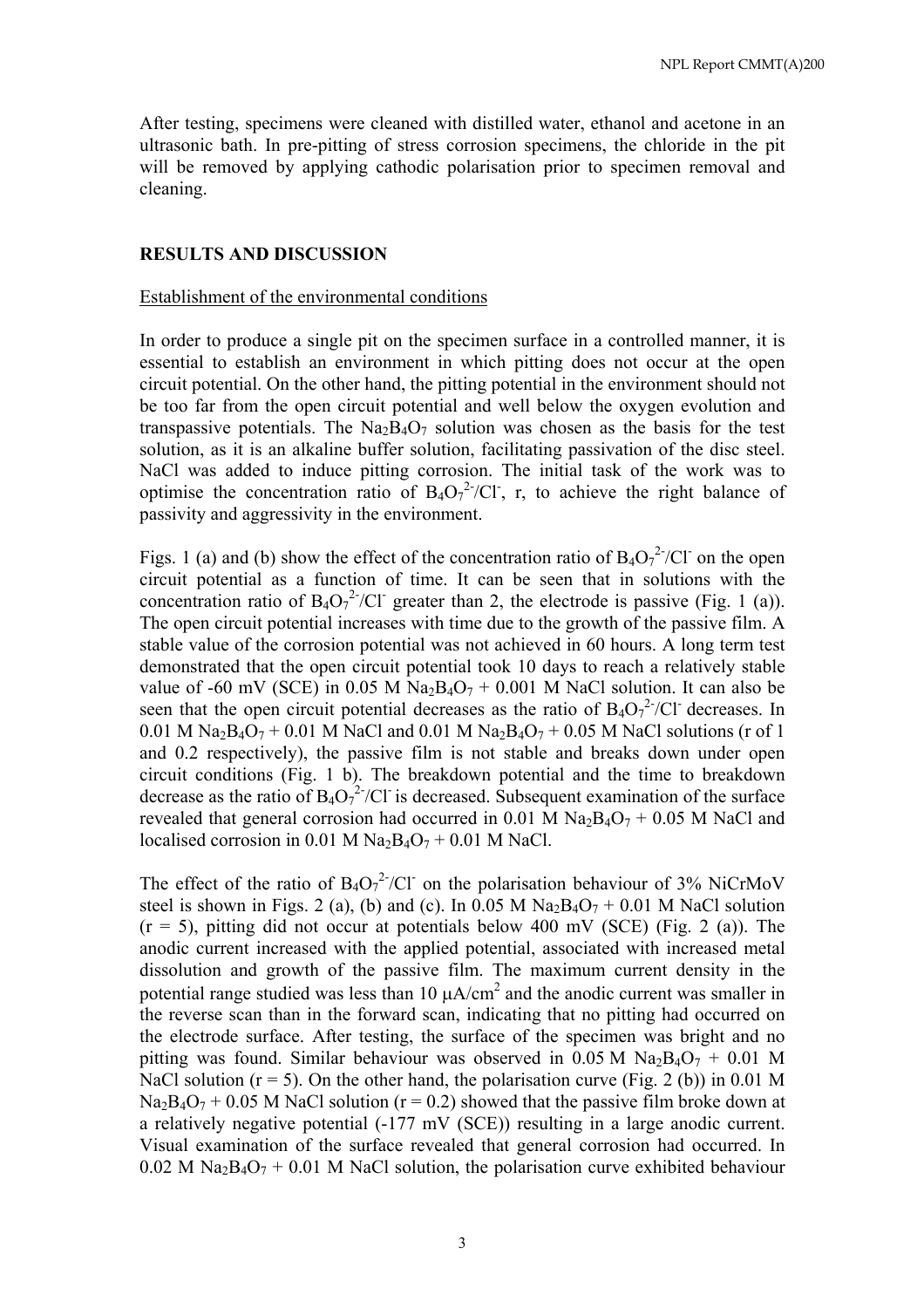typical of pitting corrosion (Fig. 2 (c)). The pitting potential (the potential at which the anodic current density reaches 10  $\mu A/cm^2$  during the forward scan) was approximately 36 mV (SCE). However, the pitting potential will be dependent on immersion time and potential scan rate.

Clearly, solutions with high concentration ratios of  $B_4O_7^{2-}/Cl$  (r ≥5) are too passive and solutions with low ratio ( $r \leq 1$ ) are too aggressive to control pit initiation and development. The 0.02 M  $\text{Na}_2\text{B}_4\text{O}_7$  + 0.01 M NaCl solution (r = 2) provides the balance to meet the requirements of the pre - pitting procedure. The  $0.01$  M Na<sub>2</sub>B<sub>4</sub>O<sub>7</sub>  $+ 0.005$  M NaCl solution (r = 2) produced similar results to the 0.02 M Na<sub>2</sub>B<sub>4</sub>O<sub>7</sub> + 0.01 M NaCl solution. However, crevice corrosion often occurred with the former solution due to the relatively low concentration of  $Na_2BaO_7$  in the base solution. Therefore, the pre - pitting procedure was developed in  $0.02$  M Na<sub>2</sub>B<sub>4</sub>O<sub>7</sub> + 0.01 M NaCl solution.

#### Development of pre - pitting procedure

The key considerations in establishing a controlled pitting procedure are: potential vs. current control; immersion time; applied current and flow rate. The effect of these factors are described.

• Potential vs. current control

In previous work, a pre-pitting procedure was established for a 12Cr blade steel based on potential control<sup>1</sup> A potential slightly higher than the pitting potential was applied to initiate pits. The potential was stepped, after pit initiation, to a value below the pitting potential but above the repassivation for the pre-pitted electrode to "shut down" all but the deepest pit. However, it can be seen from Fig. 2 (c) that it is difficult to determine the repassivation potential from the polarisation curve for the 3% NICrMoV steel. Furthermore, the pitting potential depends on the immersion time, as the passive film takes a long time to reach a stable condition. Therefore, a galvanostatic approach was used in the present pre-pitting procedure.

• Immersion time

From Fig. 1 (a), it is clear that the passive film in this system requires a long period to reach a stable condition and this need to be considered when generating the pits. Fig. 3 shows the effect of immersion time at open circuit on the subsequent potential response under galvanostatic polarisation  $(I = 10 \mu A)$ . The pitting potential is more noble and the time to pit initiation decreases as the immersion time increases. However, the pit growth rate and the shape of the pits were not significantly affected by the immersion time. Accordingly, a pre-pitting procedure was adopted in which the specimen was immersed in the solution for one hour before application of the anodic current. It is notable that pit growth occurred at a potential of about -200 mV (SCE), comparable to the open circuit potential (Fig. 1 a), suggesting that the accelerated test conditions are not too severe. Microscopic examination of the surface indicated that a single pit had developed.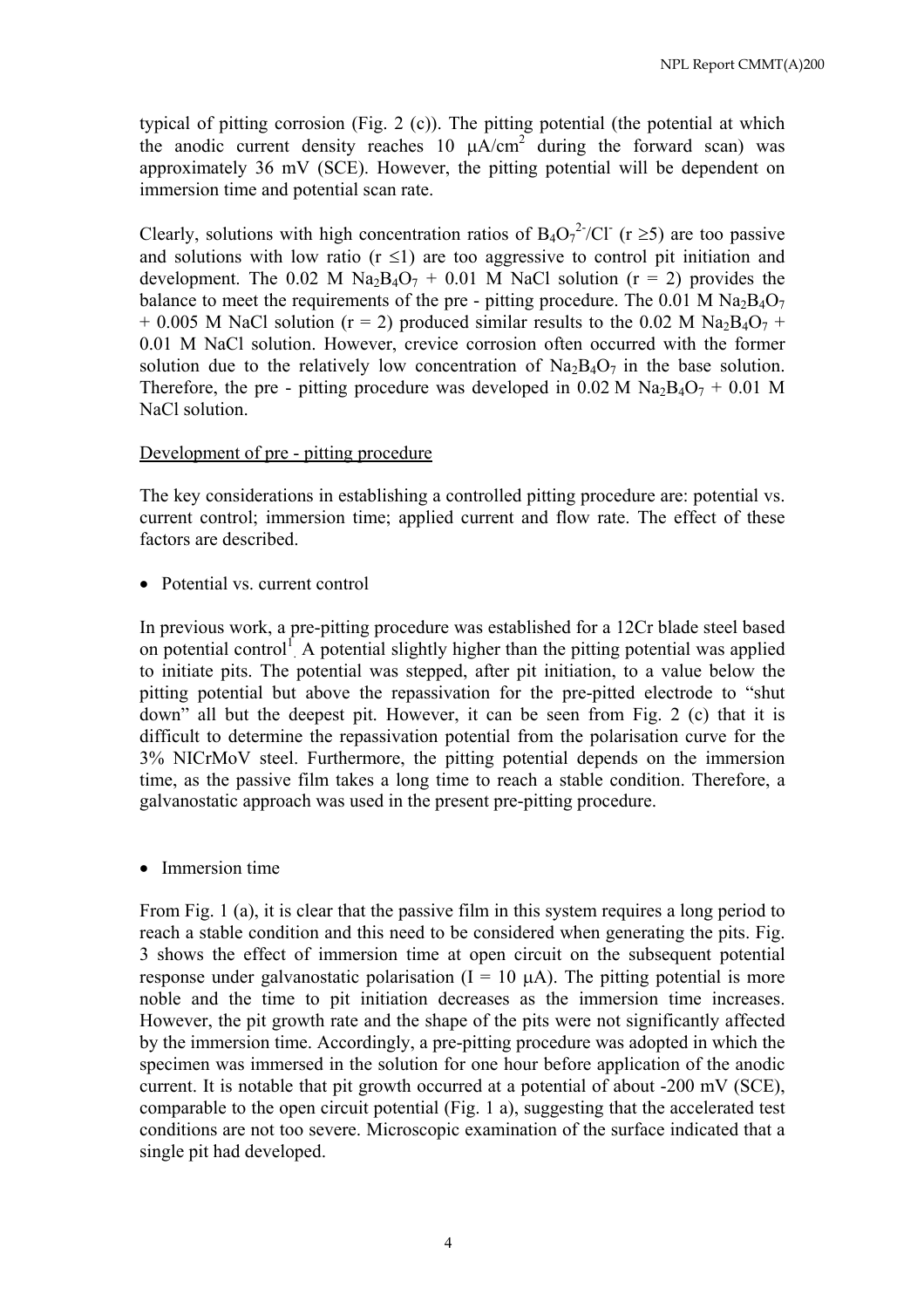## • Applied current

Pits were also induced by applying an anodic current of 5  $\mu$ A or 20  $\mu$ A. With a current of  $5 \mu A$ , pits were initiated very slowly and there were no visible pits after 1 hour polarisation. On the other hand, multiple pits developed when a current of 20  $\mu$ A was applied. Therefore, for this system, an anodic current of 10 µA appears to be the optimum choice to ensure that a single pit is generated. Clearly, if the area of the specimen were significantly greater than that herein, the total passive current would change and the applied current would have to reflect this.

• Flow rate

Tests were initially conducted in a static solution. However, examination of the surface revealed that localised corrosion had occurred around the pit due to accumulation of the aggressive solution produced by the pit. Therefore, a series of tests were conducted in stirred solution using a magnetic stirrer. As expected, pitting was very sensitive to the flow rate. When the solution was stirred before the pit initiated, multiple small pits were generated and no pit of any significant depth was produced. Therefore, the solution was stirred only *after* the pit had initiated, i.e. when the potential fell below -200 mV (SCE).

The effect of flow rate on the potential response of the electrode under anodic polarisation at 10 µA is shown in Fig. 4. With a high flow rate, the pit stopped growing after reaching a certain depth, resulting in a sharp increase of the potential and initiation of a new pit. At a lower flow rate, only a single pit formed on the surface with very limited localised attack around the pit mouth. The gradual increase of the potential after about one hour (Fig. 4) reflects the need to supply more driving force for the deeper pit in order to satisfy the fixed current demand.

Since the solution flow in the present study is provided by a magnetic stirrer, the flow rate cannot be defined precisely, although it should be low. The optimum flow rate may depend on the geometry of the specimen and the configuration of the test cell, especially for the cylindrical specimen. However, the stirring speed should be chosen carefully to prevent localised attack around the pit but not to hamper growth of the pit.

## Growth rate of pits

The maximum depth of pits generated on both the disc and cylindrical specimens at an applied current of 10 µA is plotted against the time elapsed after pit initiation in Fig. 5. There is no significant difference between the growth rates of the pits generated on the disc and the cylindrical specimens. The rate of increase in potential for the larger cylindrical specimens  $(9.6 \text{ cm}^2)$  was more gradual than for the disc specimens  $(0.9 \text{ cm}^2)$  at constant total current. This can be explained on the basis of the need for a higher potential to supply the current when the specimen area is small. Nevertheless, the gradual thickening of the passive film for the large specimen eventually causes the potential to rise to a value at which the breakdown of the passive film occurs. Once pit initiation had occurred, the potential for both types of specimens dropped to a value similar to that prior to the application of the constant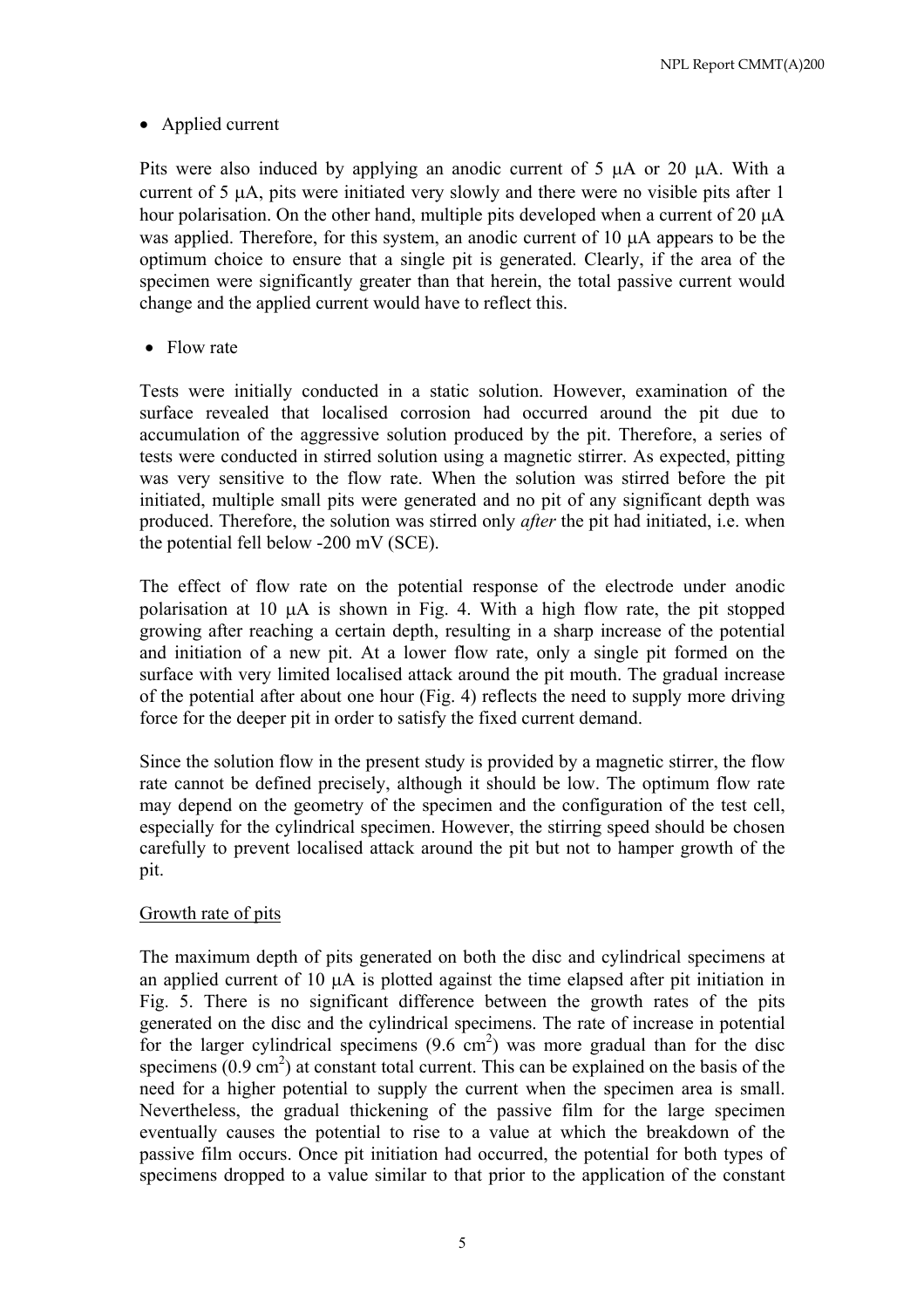current. In this circumstance, the applied current is mainly consumed by the growth of the pit; thus, the similar pit growth rate for the different types of specimens.

From linear regression analysis, the pit growth could be described empirically by

$$
a = bt^{\beta} \tag{1}
$$

where a is the maximum pit depth in  $\mu$ m, t is the time in seconds, and b and  $\beta$  are 5.96 and 0.31 respectively.

If the applied current is consumed solely by pit growth and the passivation current negligible, the pit depth can be calculated using Faraday's law. For a hemispherical pit this is given by:

$$
a = \left(\frac{3Mt}{2zF\pi\rho}\right)^{1/3} \tag{2}
$$

where M if the atomic weight, I is the applied current, t is the time, z is oxidation state of the metal ion, F is Faraday's constant and ρ is the density.

Comparison of the predictions of equation (2) and the experimental data (Fig. 5) suggests that the pit shape is not hemispherical.

#### Pit geometry

The aspect ratio (the depth of the pits, measured optically, divided by the surface "diameter") is plotted vs. pit depth in Fig. 6. Since the pit mouth is not ideally circular, the aspect ratio of pits was calculated using the average surface "diameter" of pits. The pit geometry is not strictly hemispherical, which would be indicated by an aspect ratio of 0.5. There is a large variation in the data, which may reflect a dependence of pit geometry on the shape of the inclusion from which the pit is initiated. There is no significant difference in the aspect ratio between the pits generated on the disc and cylindrical specimens. The shape of pits on the stress corrosion specimens will be further studied on the fractured surface of the specimens after the stress corrosion tests have been completed.

#### Application to steam turbine disc stress corrosion tests

The virtue of this technique is that it provides a more effective basis for measuring the growth rate of a crack initiated from a pit.

There is potential concern that the initial development of the crack may be influenced by the method of generating the pit. This cannot be resolved easily but it seems likely that the growth rate of the crack, once initiated, is less likely to be affected. Additionally, the technique of using a constant current means that the pit will tend to develop at the most susceptible microchemistry/microstructure, which will reflect behaviour in service.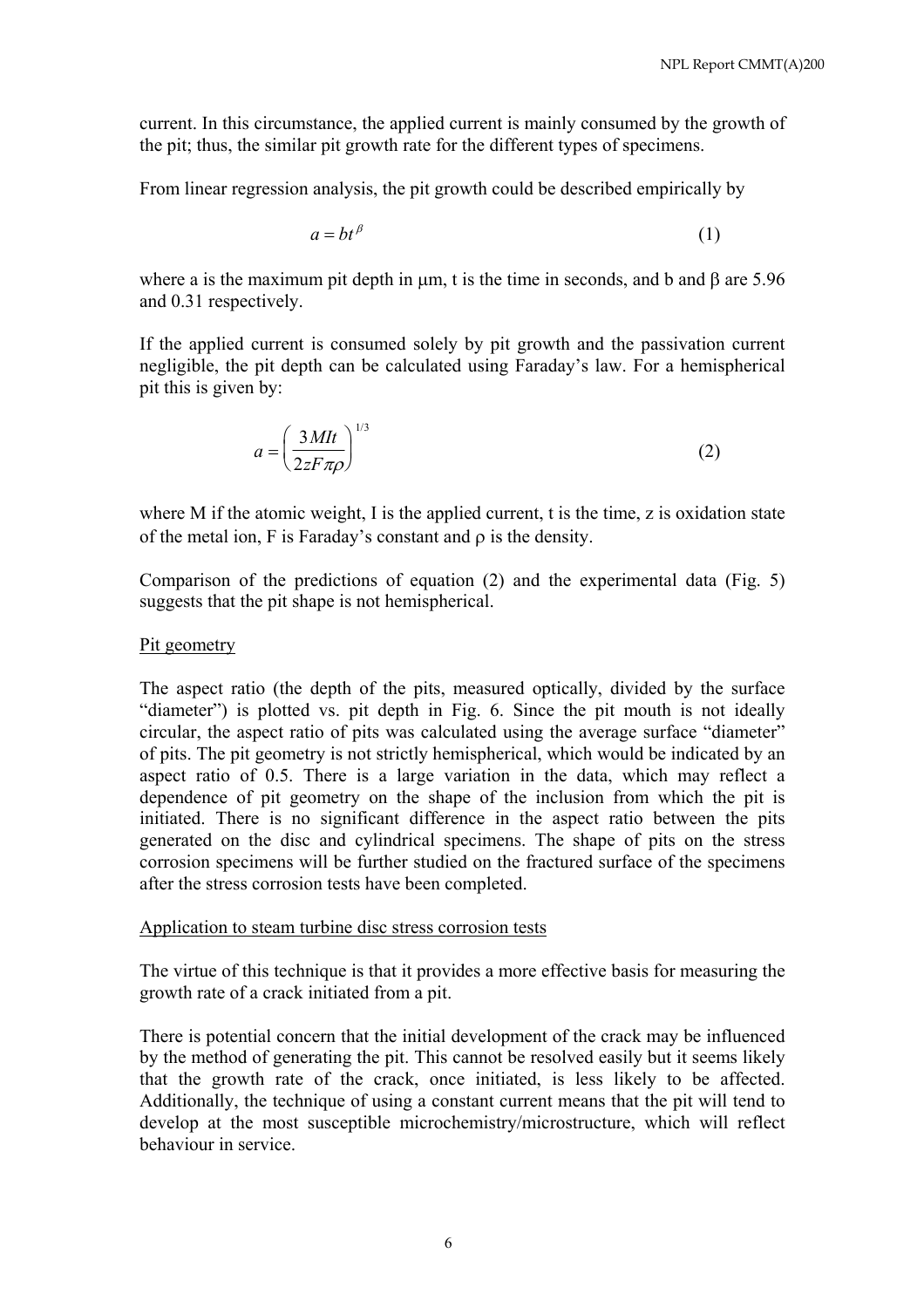When immersed in stress corrosion test solutions, re-activation of the pre-generated pit is not expected to be a problem in aerated solutions.

In deaerated solutions, there is no external electrochemical driving force for pitting. In this case, pitting in service is associated with dissolution of MnS inclusions at the elevated temperature of operation and the effect of the dissolution products on the local electrochemistry. In that context, pitting would be transient. In the pre-generated pit it is likely that existing MnS inclusions would have dissolved out and re-activation would then not be likely. Thus, the presence of such a pit in deaerated solutions would affect only the mechanical driving force for cracking if a crack were to initiate.

## **CONCLUSIONS**

A method of generating individual pits on a steam turbine disc steel has been successfully developed. The procedure involved applying an anodic current of 10  $\mu$ A to the specimen immersed in a solution of 0.02 M  $Na<sub>2</sub>B<sub>4</sub>O<sub>7</sub> + 0.01$  M NaCl.

## **REFERENCE**

- 1. S. Zhou and A. Turnbull, "Influence of pitting on the fatigue life of turbine blade steel", Fatigue & Fracture of Engineering Materials & Structures, to be published.
- 2. ASTM, E 8 94a, Standard Test Methods for Tension Testing of Metallic Materials, (1994).
- 3. R. Qvarfort, "New electrochemical cell for pitting corrosion testing", Corrosion Science, **28**, 135-140, (1988).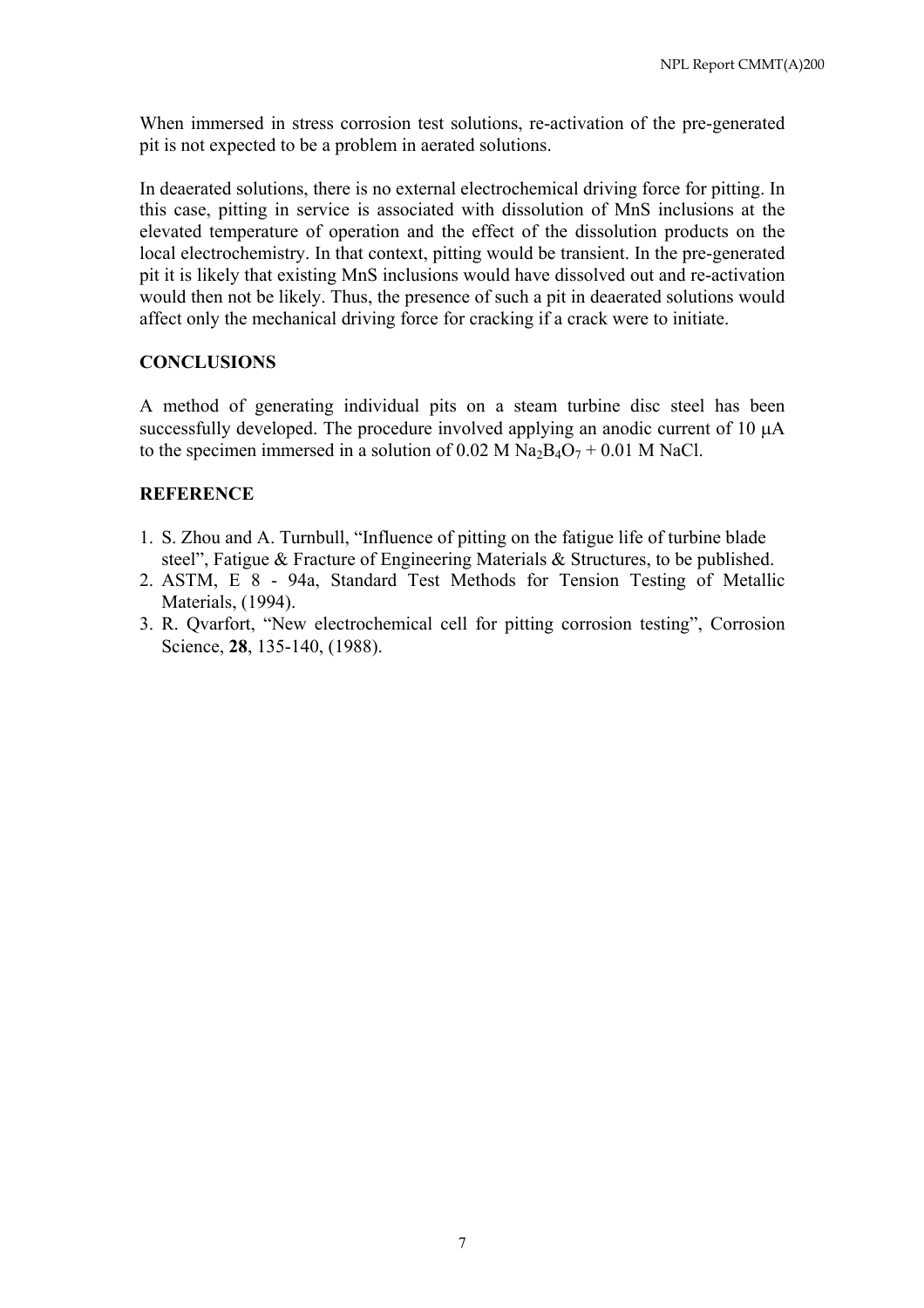

Fig.1 Effect of the ratio of  $B_4O_7^2/CI$  on the open circuit potential of 3% NiCrMoV steel as a function of time.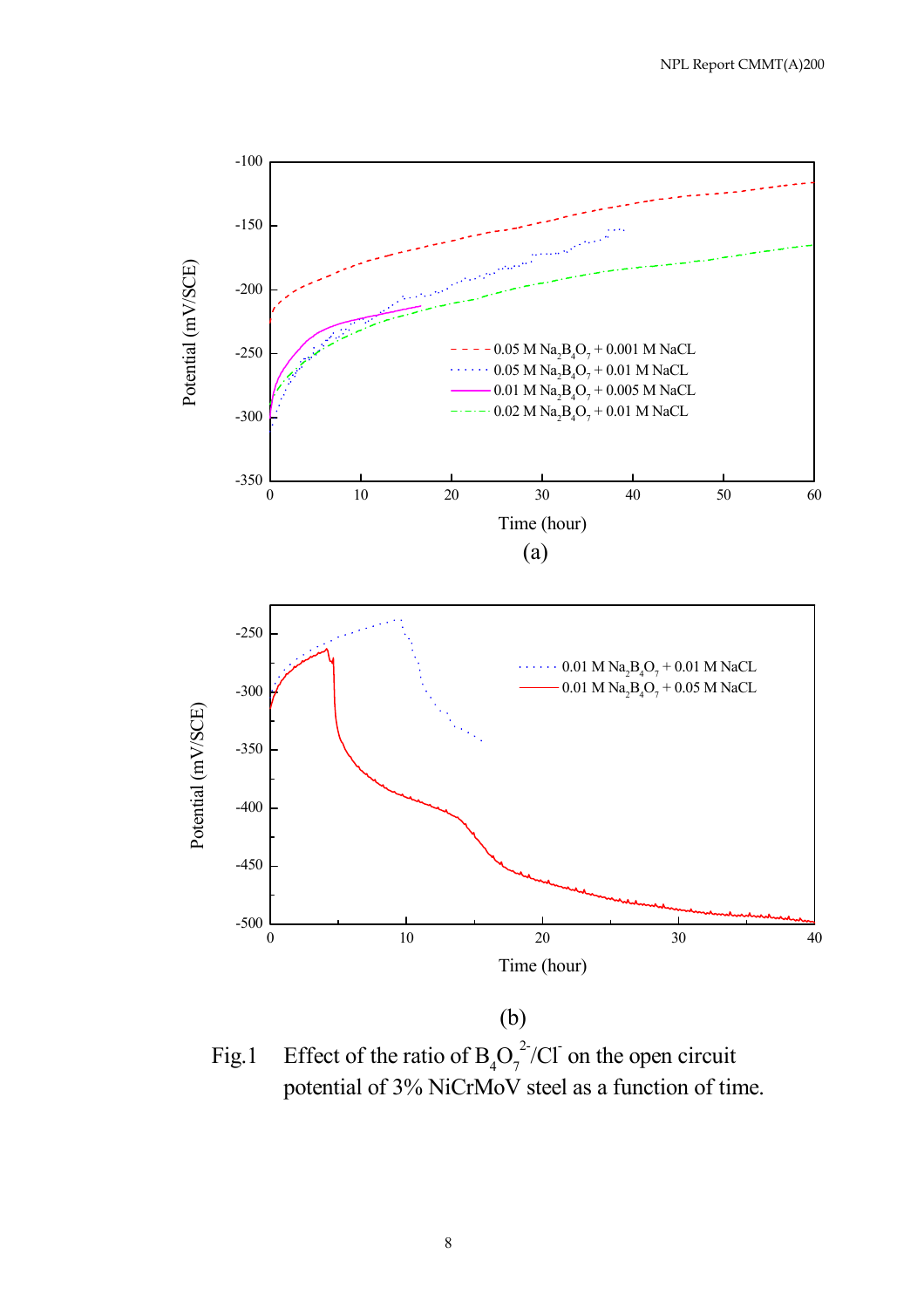

(a)  $0.05$  M  $\text{Na}_2\text{B}_4\text{O}_7 + 0.01$  M NaCl solution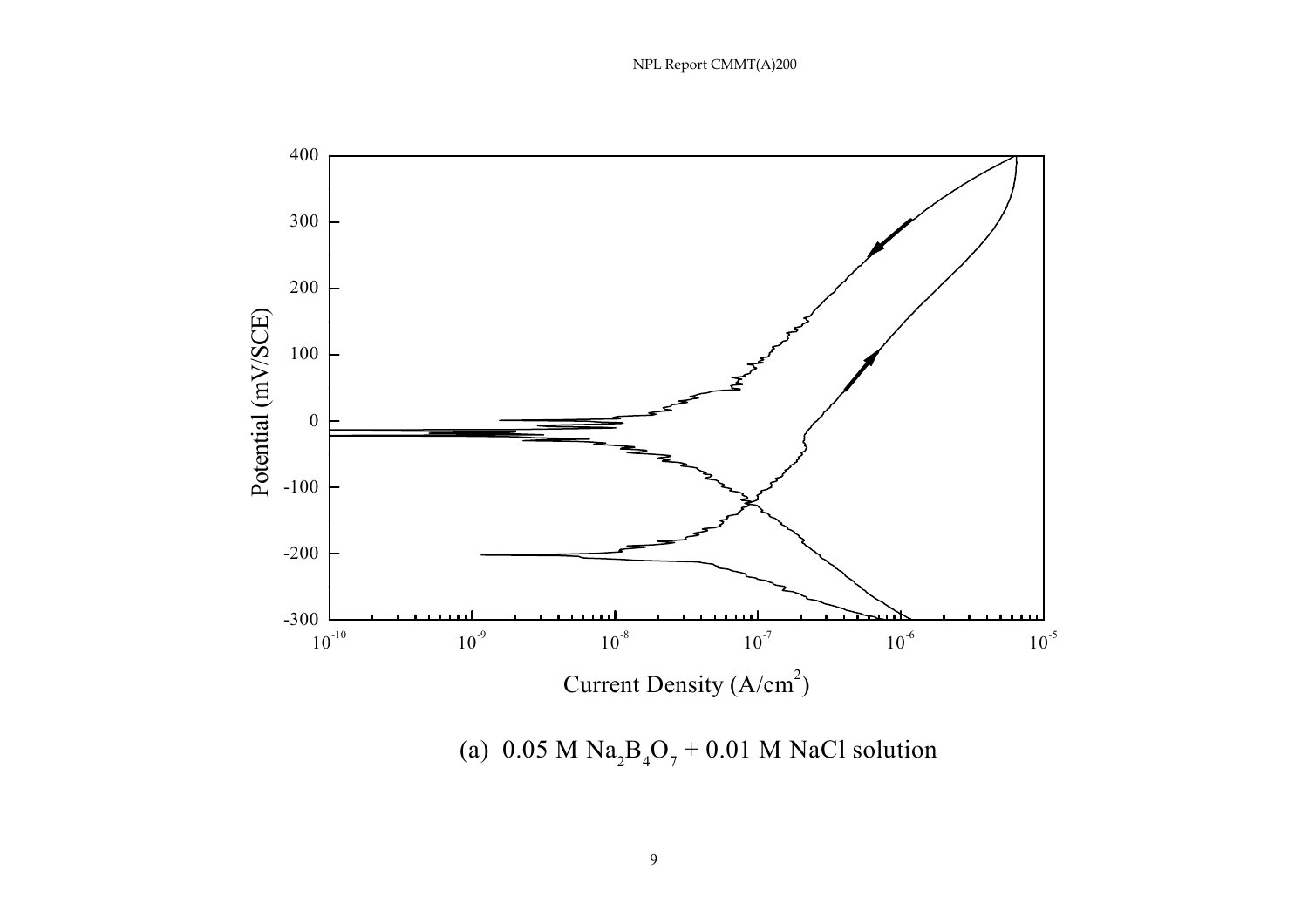

(b)  $0.01 \text{ M Na}_2\text{B}_4\text{O}_7 + 0.05 \text{ M NaCl}$  solution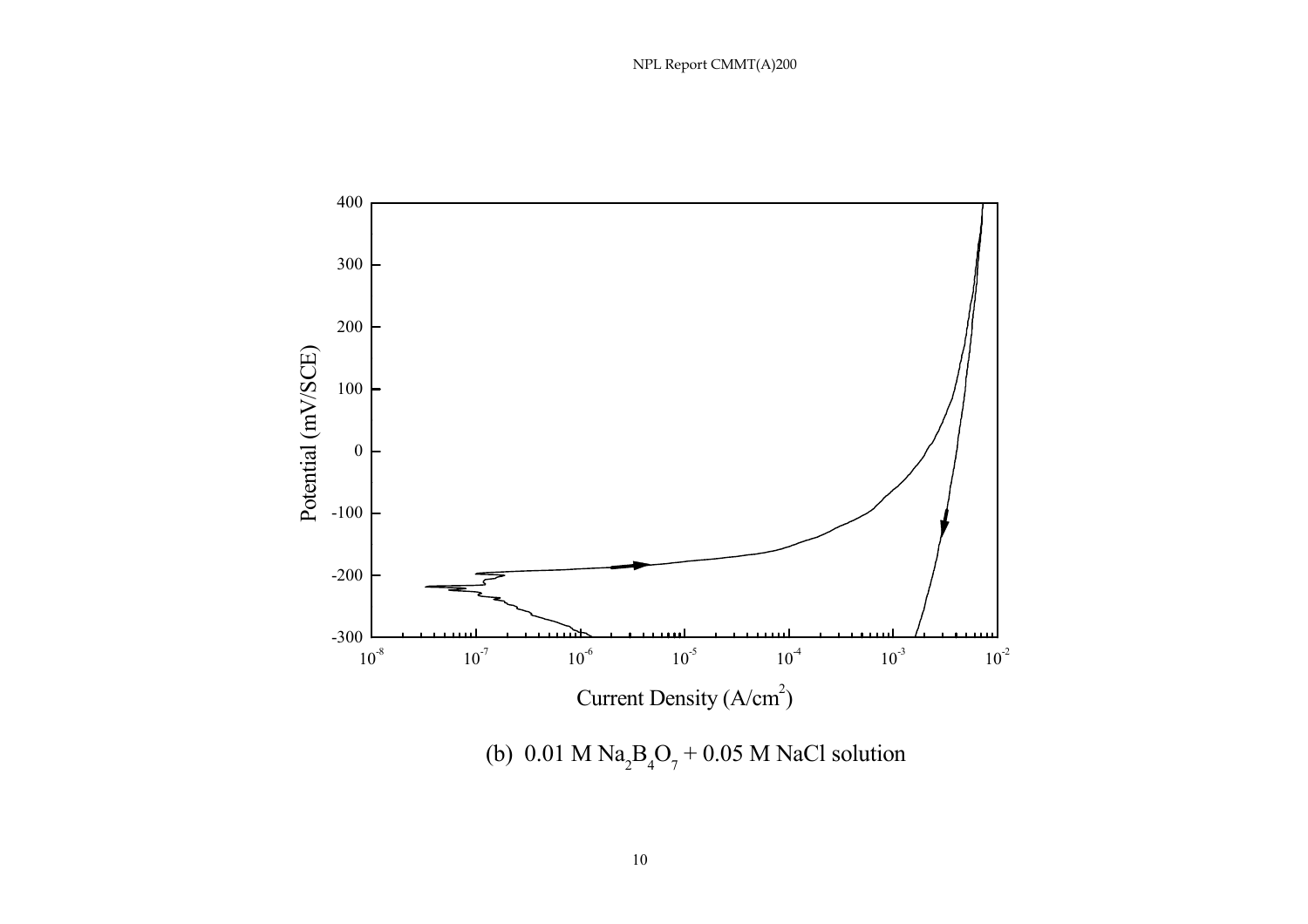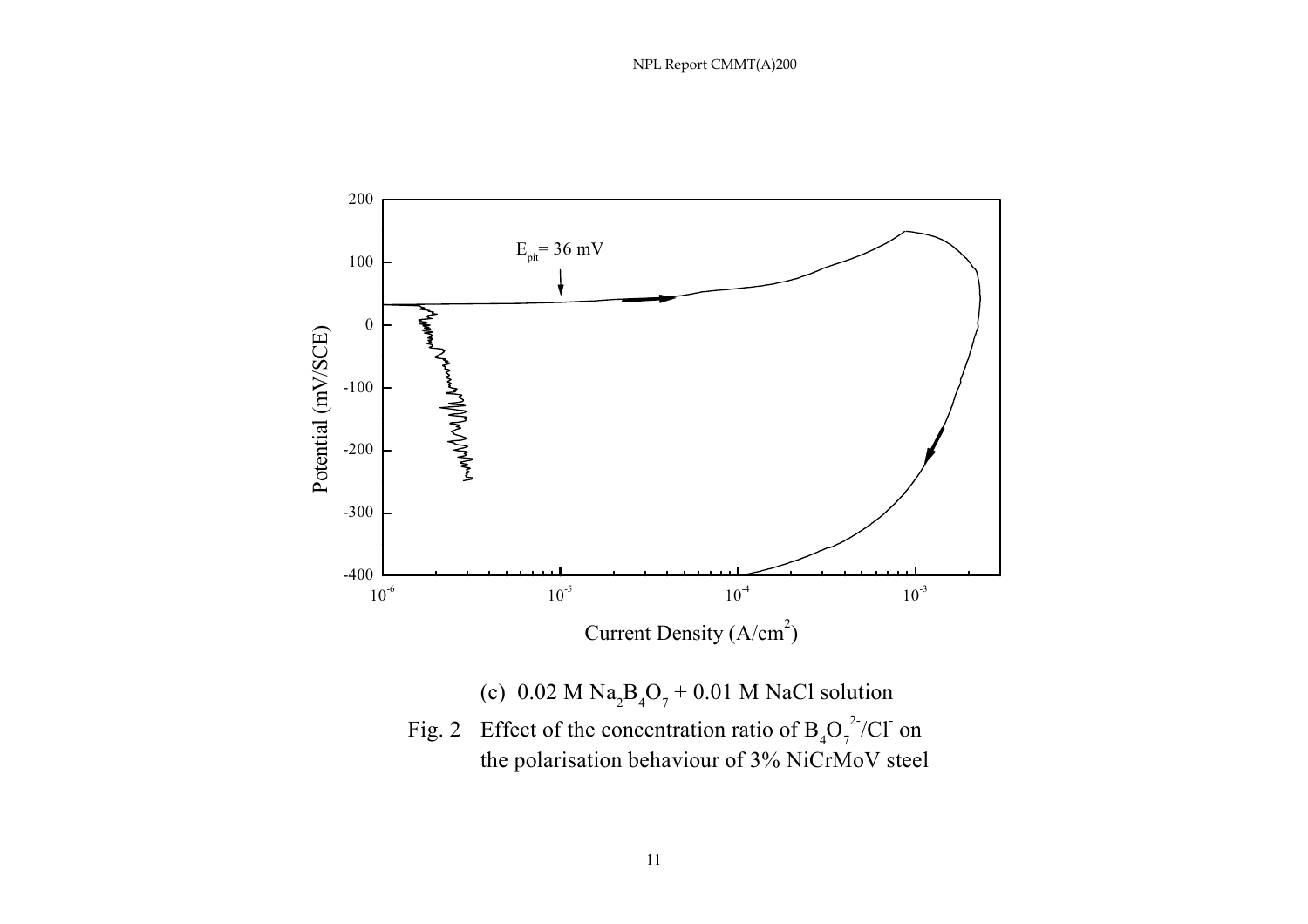

Fig. 3 Effect of immersion time on the pitting potential and the time to pit initiation under galvanostatic polarisation ( $I = 10 \mu A$ ).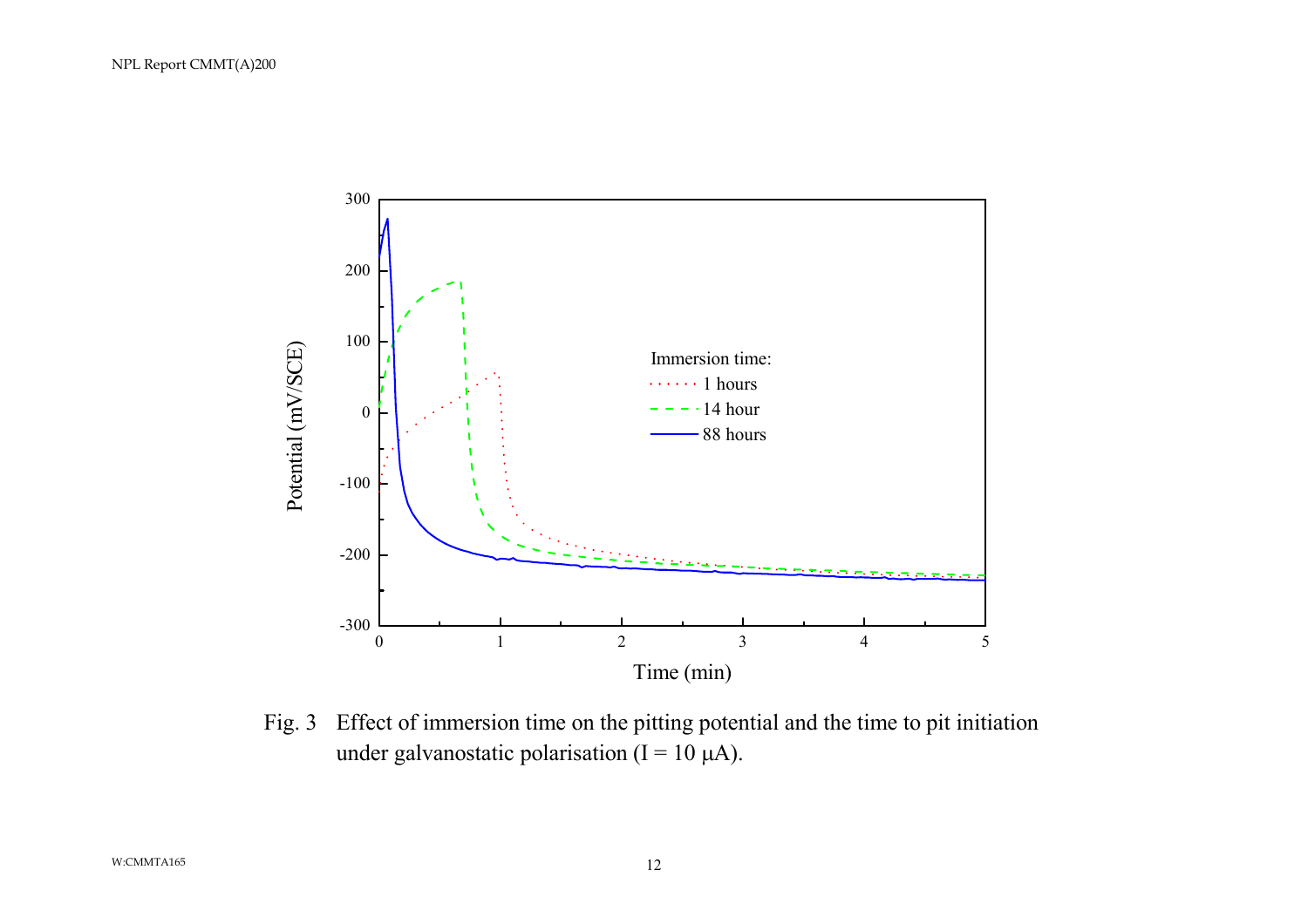

Fig. 4 Effect of the flow rate on the potential response of 3% NiCrMoV steel under galvanostatic polarisation (I =  $10 \mu A$ ).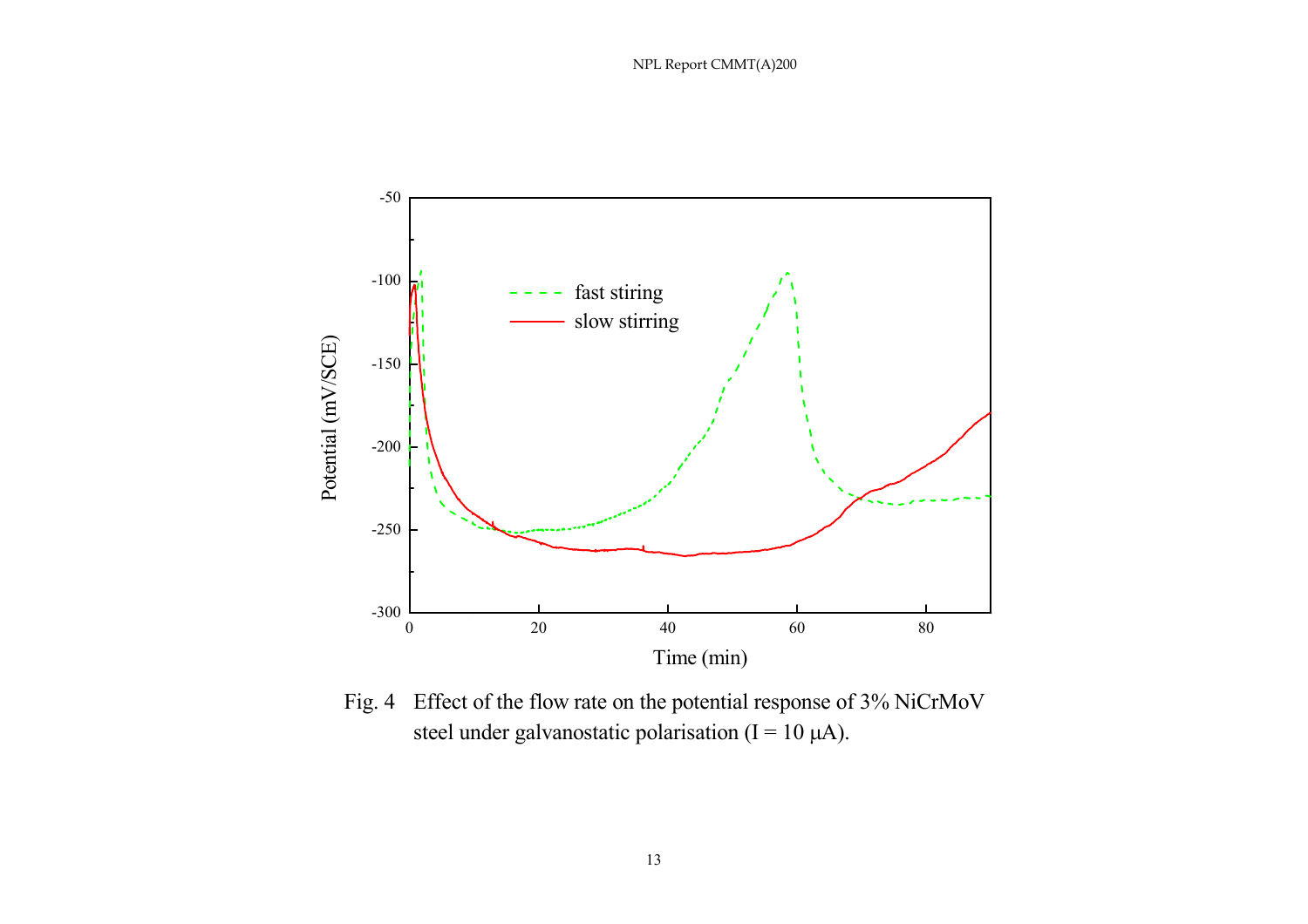

Fig. 5 Time dependence of maximum pit depth of 3% NiCrMnV steel in  $0.02M$  Na<sub>2</sub>B<sub>4</sub>O<sub>7</sub> + 0.01 M NaCl solution